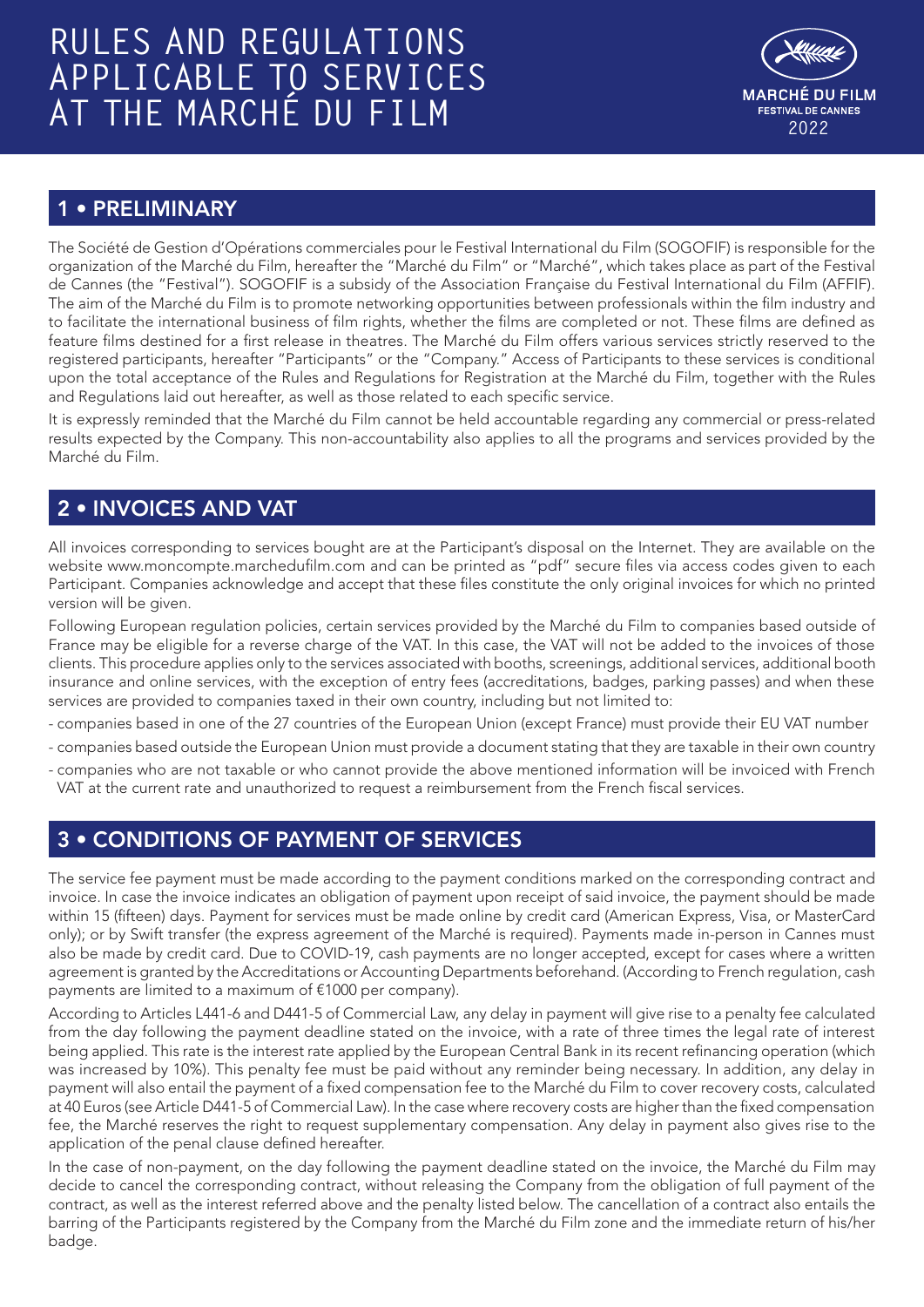In addition, registration of the Company and its Participants at the Marché du Film and Festival will be cancelled for the year in question and all ensuing years until payment in full is received. These provisions also apply when the Company and/ or the Participants owe money, in similar conditions, to a hotel in partnership with the Marché or an official supplier of the Marché.

It is hereby stated that in any case where administrations or banks of the country of the Company's country that would apply a tax deducted at the source or any other tax, such tax will be at the exclusive charge of the Company. The Company will ensure that the Marché du Film receives payment in full (all tax included), corresponding to the amount due. In the case of non-payment of invoices at the due date despite an official request for payment, the offender will be liable to a penalty of 20% of the total amounts due, in addition to the interest rate mentioned above.

# 4 • CONDITIONS SPECIFIC TO EACH SERVICE

## 4.1 Screenings in the Marché Screening Rooms

## 4.1.1 Screening Reservations

Only those companies that are registered with the Marché du Film can make reservations for screenings of feature films in which they are selling. Once the Company has sent its request for screenings, the Marché du Film will then suggest rooms, dates and times according to availability, through an order form. Films produced before January 2021 and those that have been screened at a Market prior to December 2021 will not be accepted.

Screening requests will be processed in the order in which they are received. Time slots will be confirmed upon the receipt of the order form duly signed by the Company and sent in conjunction with the corresponding payment. In the case where a payment is not received by the Marché du Film within 8 (eight) days of receiving the order form, the time slots for screenings cannot be guaranteed. The titles of the films to be screened must be communicated to the Screenings Department no later than 28 April 2022. Screening reservations will be cancelled for all titles submitted after this date.

The Marché du Film reserves the right to request a synopsis or completed screenplay of the film and to refuse the screening of any film which is liable to disturb public order or which may be offensive to religion. This includes but is not limited to pornographic films and films which encourage violence, but also all corresponding posters and documentation. Screenings which take place at the Marché are under the sole responsibility of the Participant, who guarantees to have taken all necessary steps for any legal and technical issues. The Participant agrees to fully respect all copyright regulations and to screen only those films for which he/she has all the necessary authorization from the entitled beneficiaries.

## 4.1.2 Screening Rates

Screening rates are for feature films of up to 110-minutes maximum. Films with a running time between 110 and 140 minutes will be invoiced at a pro-rated increase of 25%. For films that are longer than 140 minutes, Participants are required to reserve and pay for two consecutive screening slots.

In the case where a company would like to set up a test before the screening, the Marché du Film will invoice it at a fixed rate of 450€ (without VAT) with the test lasting no longer than 20 minutes. If the Company chooses to have a test longer than 30 minutes, it will be invoiced as a full screening slot.

For short films, please contact Cannes Court Métrage at: ccminfo@festival-cannes.fr.

#### 4.1.3 Access to Screenings

Entrance checks at the Marché du Film screening rooms are carried out by Marché du Film personnel who are responsible for applying both priority access and security rules established by the Marché du Film. All Companies with reserved screenings are required to respect these rules and are, in no case whatsoever, allowed to intervene with spectators at the entrance of the rooms.

Access to the Marché du Film screening rooms is reserved for the following, in order of priority:

- 1. Participants with a Marché du Film priority badge (with a mauve stripe);
- 2. Participants with another type of Marché du Film badge;
- 3. Participants with an invitation issued by the Marché du Film Screenings Department (no other invitation, even one issued by the Company representing the film, will be accepted);

Entry into the Palais des Festivals and the Lérins is only possible with a badge; an invitation alone does not allow access to the screening rooms in these areas; both a badge AND an invitation is necessary to gain entry into a screening room. Journalists registered with the Festival de Cannes do not have access to the Marché du Film screening rooms unless the reserving Company requests so in advance.

Those who have a day pass have no access to the Marché du Film screening rooms.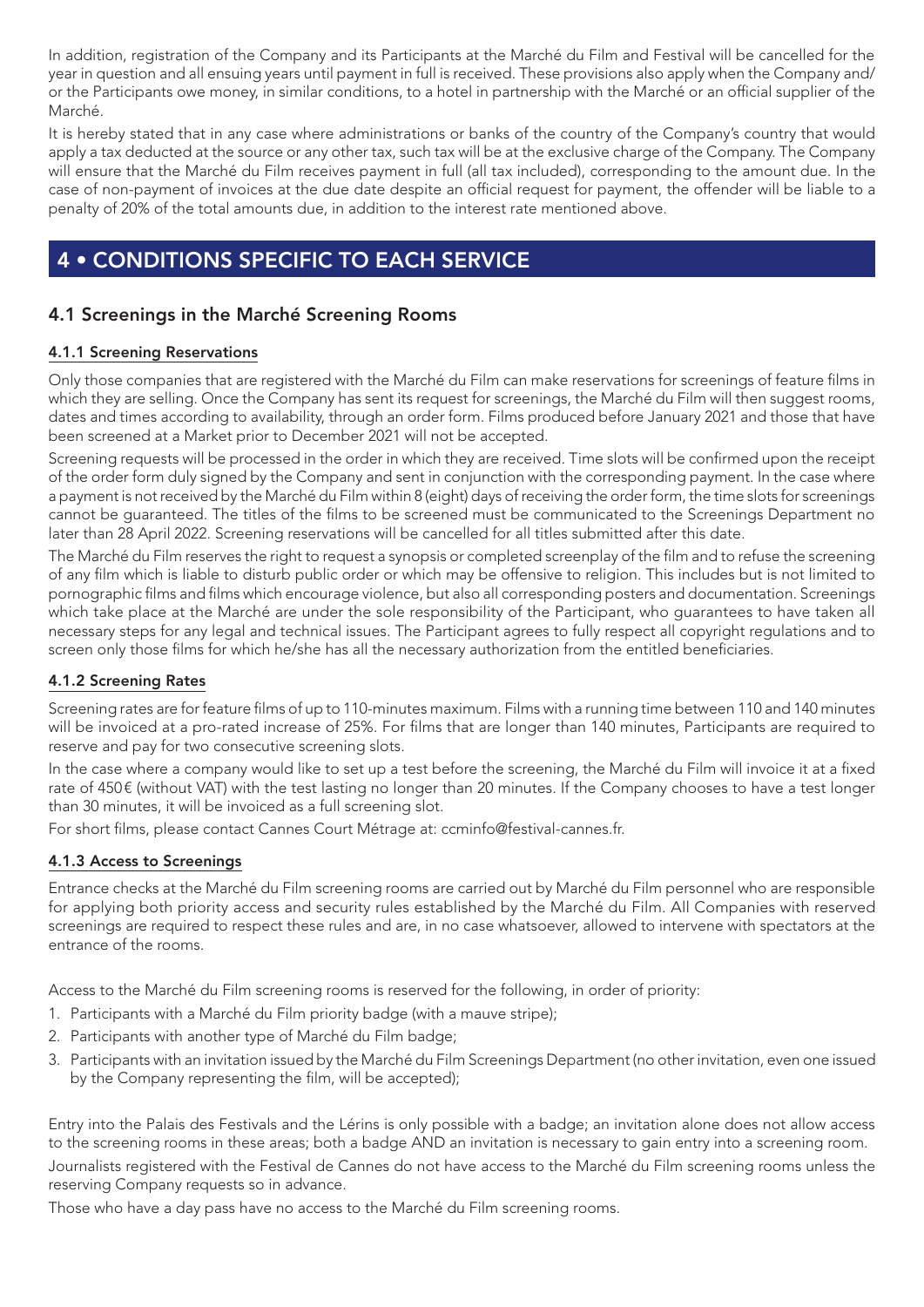The screening rooms of the Marché du Film are equipped with "bar code scanners" which allow us to provide a list of the screening room attendees. However, the Marché du Film cannot be held responsible in the case where a list is unavailable or incomplete; sales companies cannot request compensation in the event of this occurring.

## 4.1.4 Delivery of Material

All DCPs, in digital format, must arrive at the Marché du Film in Cannes no later than Monday, 10 May 2022.

The DKDMs and KDMs must be addressed to kdm@festival-cannes.fr no later than Monday, 10 May 2022. A penalty of 250€ will be charged to the Company if:

- the DCP, the DKDM or KDM is not received by 10 May 2022,

- the DKDM or KDM is not functional from Thursday, 12 May to Saturday, 28 May (including).

#### 4.1.5. Technical Specifications

In case the delivered material does not fall within the exact specifications of the criteria listed in the Technical Guide (available at www.marchedufilm.com) or it has been delivered after the aforementioned deadline, no refund can be claimed from the Marché du Film for such problems, including the cancellation of the screening. Furthermore, the Marché reserves the right to cancel any screening which might prevent the following screening from starting on time. However, the cancelled screening will still be due in full.

All costs for DCP carriage (in compliance with the Marché instructions) are exclusively at the print shipper's costs. The Marché du Film is only responsible for the storage of copies and their transport to the various screening rooms within the Marché.

#### 4.1.6 Storage of Prints

As per special customs authorization, foreign films from non-European Union countries may enter France under temporary clearance. French customs may impose penalties on the representative if a print violates customs regulations. Prints from European Union countries are not subjected to any customs formalities. When prints are not under customs supervision, they will remain with the Marché du Film in its storage facility (until they are to be shipped back).

The Marché du Film insures the prints for damage only during their screening in its screening rooms. In the event of a print being damaged or lost by the Marché du Film, the Market is only liable for the value of the physical replacement of the print, calculated according to expert opinion. No claim for damaged or lost prints will be accepted if the Marché du Film is not notified in writing within three weeks following the end of the Market. Digital and video material that have not been sent back must be picked up no later than 27 May 2022. After this date, the material will be given to our transport company, AIR MASTERS CARGO, who will return it at the Company's expense which will also include an additional cost for storage and transport from Cannes to Paris. Should no company claim the material, AIR MASTERS CARGO will destroy it after 120 days.

## 4.1.7 Screening Announcements

The Participant allows the Marché du Film to publish and communicate in its printed and online guides, any information and documents provided directly or indirectly through the Company or Participant's website, including synopses, trailers and images from films and/or of company employees and logos, unless requested otherwise in writing by the Company at least one month prior to the Festival's opening date. The Participant confirms he/she is authorized to use these elements and guarantees that the Marché du Film will not be held responsible by any third party concerning the same.

All information given will be used in accordance with the Loi Informatique et Libertés dated 6 January 1978. Access to and correction of this information is possible.

The Marché du Film reserves the right to refuse listing in the Market Guid: any film submitted by two different companies; any film produced before 2021; or any film which is liable to disturb public order, as well as those which are offensive to religion, pornographic or which incite violence.

## 4.1.8 Terms of Cancellation for Screenings

Any screening cancelled by the Company by 11 April 2022, will be reimbursed. Starting 12 April 2022, screenings will only be partially reimbursed. In that case, the administrative fees will be canceled for each canceled screening (120 Euros / 100 Euros for Palais / Lerins exhibitors). In case of multiple cancellations, The Marché du Film will have the right to distribute equally the cancelled screenings slots. Films selected for the Official Competition, Un Certain Regard, Directors' Fortnight or La Semaine de la Critique must first be screened within their selection. Any cancellation made on or after Friday 29 April 2022 will be due in full.

In the event the Marché du Film is unable to physically take place in Cannes on the current established dates, or in case the Company cannot be present in Cannes on the current established dates, and is able to provide legitimate proof justifying the impossibility (IMPOSSIBILITY) for all the representatives of the Company to be onsite in Cannes due to the COVID epidemic prohibiting them to (i) leave their country, (ii) to enter French territory, if the borders of the country of departure and/or destination are closed, or (iii) despite their presence on French territory, freely move inside the country due to a quarantine, the Company may cancel its screenings and request a full reimbursement of the amount paid. No reimbursement request will be processed without valid proof of IMPOSSIBILITY, which must be presented no later than 25 May 2022.

In any case where a refund is due, the Marché du Film will strive to ensure that the reimbursements for all paid installments received are made no later than 30 September 2022.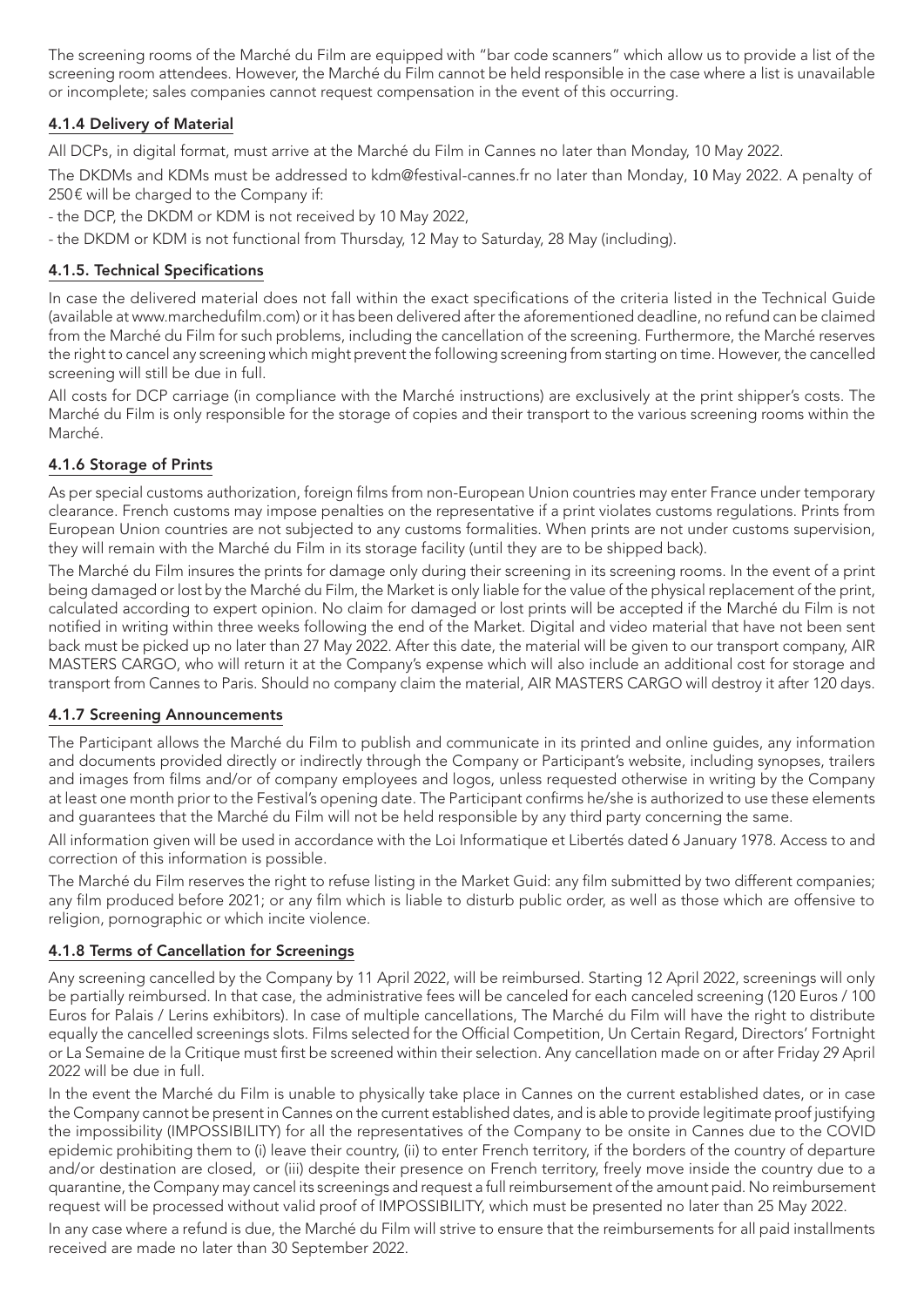## 4.1.9. Limitation of Liability Clause

In the case where the Marché du Film is responsible for the cancellation of or error in a screening, this may give rise to the programming of a new screening time slot, with similar conditions to those originally agreed upon, and within the limits of availability without any other compensation.

However, where the correct execution of the screening is impeded by the contractor or another third party or in the event of a natural disaster, no compensation may be claimed.

## 4.2 Advertising and Signposting

## 4.2.1 Advertiser's Obligations

The Advertiser is solely responsible for the texts, brands and logos which he/she declares to be authorized to use. The Marché du Film reserves the right to refuse at any time any advertising or signposting which would, should the event arise, be reimbursed.

## 4.2.2 Artwork

If the delivered artwork is not in accordance with the technical specifications, the extra technical costs incurred will be charged to the advertiser. If the artwork is not received by the deadline given, the Marché du Film will not include the page(s) of advertising or the signposting, and in this case, the advertiser waives all rights for reimbursement.

## 4.2.3 Terms of Cancellation

Orders cannot be cancelled under any circumstances, except for when the cancellation of a signposting or advertisement in a print publication in Cannes is directly due to a postponement or a cancellation of the physical event in Cannes due to COVID-related reasons. Non-delivery does not release the Participant from the obligation to pay all corresponding invoices in full.

## 4.3 Office & Video Equipment

## 4.3.1 Renter/Participant's Obligations

For the duration of the rental period, the Renter/Participant becomes "keeper" of the rented equipment and agrees to use it for its intended purposes and to protect/keep/return the equipment in the same condition in which it was given. In addition, the Renter/Participant may not:

- move the rented equipment from where the technical services installed it
- give, loan or sublet it to any third party

The renter states that he/she has taken note of the fact that the rented equipment is designed to be placed in covered premises, protected from water infiltration and situated on firm ground.

Should the Renter/Participant fail to present justified complaints in writing, concerning the condition and quantities of the rented equipment within a period of 24-hours from the time the rented equipment has been placed in his/her care, it will be considered that he/she received it in good condition, and that he/she is responsible for returning it in the same condition at the end of the rental period.

The Renter/Participant alone is accountable to the Marché du Film for any possible deterioration, loss or theft. The Renter/ Participant also agrees to make all necessary arrangements to be insured, if he/she deems it necessary, against all risks including damage, loss, theft and any other disaster or accident. Concerning the rental of furniture, the Renter/ Participant can use the compulsory insurance referred to in Article 4.3.5.

The equipment rented by the Marché du Film remains its sole property.

## 4.3.2 Replacement

The Marché du Film expressly reserves the right to supply, in place of the equipment ordered, any equivalent equipment capable of satisfying the same usage requirements. The customer recognizes that the essential condition of his/her contract resides in the usage of the equipment and not in its intrinsic nature. Should the customer fail to give written refusal within 24 hours of the replaced equipment after we have given him/her written notice, he/she must accept it and the resulting obligations.

## 4.3.3 Sanctions

The Marché du Film expressly reserves the right to recover rented equipment without prior notice or compensation in the event of a breach in the present Rules and Regulations without the Renter/Participant being able to claim damages or engage in judicial proceedings.

Non-participation does not release the Participant from the obligation to pay in full when reserving/renting equipment.